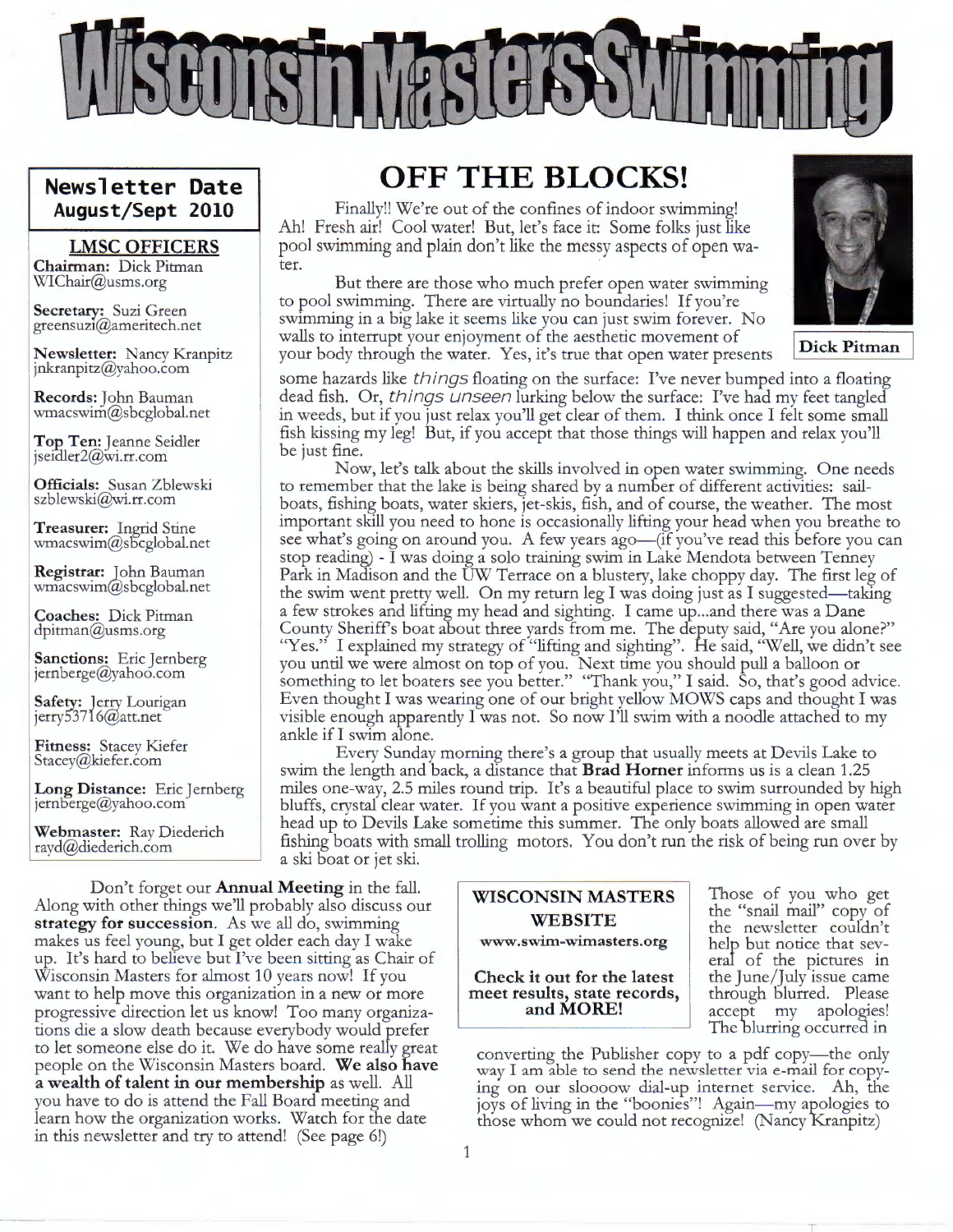#### **In Memoriam: Herb Howe**

On June 29, 2010, Wisconsin Masters Swimming lost another original: the inimitable **Herb Howe.** His dear, wonderful wife, **Eve** , followed him two days later. He was a dear friend to many of us. He was a distance freestyler...by choice, but I recently found out he started as a breaststroker. Although he claimed he only had one speed, he did, on a few occasions, contribute to relays by sprinting. Several years ago when we held our state meet at the Kenosha Youth Foundation, I was put in charge of relays. Putting together a medley relay I had **Elizabeth John**  swimming back, **Fran Zeumer** swimming fly, and **Lynn Surles** swimming anchor (free). I sought out **Herb** and asked him to be on a relay and he agreed. Then I told him it was a medley and he needed to swim breaststroke. He glared at me as if I had asked him to vote Republican! But, he did swim it and they set a record. I think it's still standing. Ironically, I have an old photo of Herb and his S.G. Swimthink it's still standing. Ironically, I have an old photo of Herb and his S.G. Swim<br>ming team. Inscribed on the back: "I swam breaststroke in 3 meets. DQ'd in 2,<br>4th place out of 4

If you work out by yourself you'll LOVE the workouts created by Wisconsin's own **Kelli Steenrod.** There are 2 new workouts posted every week on Kiefer.com-one of about 2500 yds and the other about 4200 yds. There is also an archive of past workouts. Thanlcs, **Kelli,** for doing this!



**Lynn Surles, Fran Zeumer, Libs John, and Herb Howe** began their relay "connection" 25 years ago! The above photo was taken in 1985 when the USMS SCY Nationals were held at the Walter Schroeder Aquatic Center. The foursome were photographed shortly after competing in the 65+ age group 200 yd Free Relay. They went on to swim numerous relays together for several years. With **Betty Kendall** in place of **Libs** the foursome set a National Record in the 75+ 400 yd Freestyle Relay with a time of 6:37.85 on  $3/10/1996$ . This record graced the national record book until 8/13/08 and is still on the Wisconsin Masters Record book.

in the other and didn't get any better." But, oh, he did! And that's why he snarled at me.

**Herb still holds some individual Wisconsin Masters records,**  albeit none in breaststroke, for the  $1650/1500$  and the  $500/400$ . In 2004 I considered it an honor to break one of his oldest records, the 60-64 age group 400 M free. Not out of malice, mind you, but because I wanted to push myself to see what I could do. It was at Savannah National Long Course meet, in 2004, the Sunday morning after Hurricane Charlie breezed around the city and chose Charleston, SC, instead upon which to wreak havoc and destruction. That morning I took my place in Lane 1 for the men's 400 M free. Herb's record, set in early 1974, was 6:05. I entered that as my seed time, which placed me at eighth seed, or last in my age group. I had trained hard for this particular event and felt fairly confident with that seed time. I must have had the spirit of Herb in me because I ended up 5th with a time of 5:40.20 and broke Herb's record by 25 seconds. I was elated! It was a special honor to pick up a medal for that event. That record was about 30 years old. Now, here's the rest of the story. Herb set a record in that same event the next time he aged up, in 1978, when he was 66. That time was even faster-5:59.67!

Sometime after I returned from those Nationals I went over to see Herb and Eve. I told him what I did to his 30 year old record. He was thrilled that I broke it. Actually, he said he was thrilled that someone finally broke it! At that meet the medals were specially designed bluish cloisonné medals with an image of a dolphin dancing on its tail. I gave him my medal as a tribute for allowing me to break his record. He was thrilled like a kid. He promptly put it around his neck and wore it for the duration of our visit, just as proud as if he had won it himself.

One time after a meet, **Steve Justinger, Herb,** and I stopped for a bite to eat (Herb needed a glass of wine) and we got into a discussion of language and he gave me the "i before e except after c" this way: "I before E except after C, or when sounded as A as in 'neighbor' or 'weigh'. But neither leisured foreigner whose counterfeit heifer fed in a leisurely way on protein seized the weird height." He wrote this on cocktail napkin and gave it to me. What a treasure!

Not long before Herb retired from competition (2002) **he was recognized in the UW Alumni news for having circumnavigated the world by his lap swimming.** You see, Herb kept a meticulous log and made it well known to his friends that this was his goal. One time on one of our trips I asked Herb where he started and in what direction he went: Bristol, Rhode Island, east towards England. Then, another time he said he went north to go over both the poles. And, on another trip I asked him when he started his unique quest. He said he started about x years ago (I can't remember when this conversation took place!) and I did some quick calculatiom and said, "Herb, that was before you were even born!" He quickly retorted, "I started swimming in my mother's womb." I couldn't stop laughing. That was Herb. There won't be another like him. He and his wife, Eve, were still very much in love to their last breaths. 2

**BYOB: (Bring your own bag)** An estimated 12 million barrels of oil are consumed in manufacturing the plastic bags we use and discard each year (for paper bags, the annual toll is 14 million trees). San Francisco has already banned plastic bags from large grocery stores and pharmacies. Ban them from your house, too. Switch to mesh or durable canvas.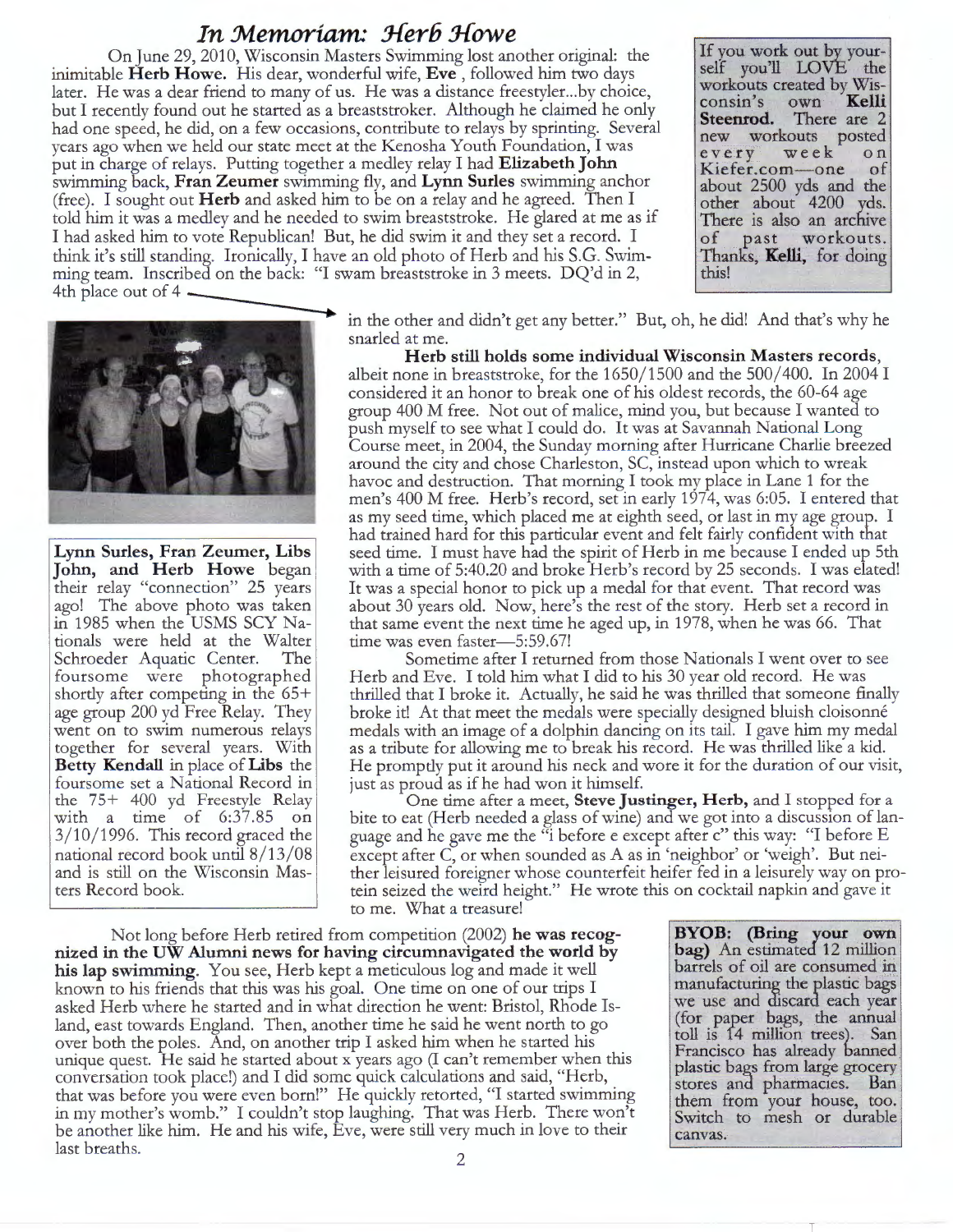# **Butterfly For Seniors (Over 50)**

Dr. Paul Hutinger, Level IV Masters Coach, Florida Maverick Masters

The earliest mention of swimming dates back to Stone Age paintings from around 7,000 years ago. Jack Sieg, University of Iowa, is given credit as the cooriginator of the dolphin breast stroke (fly arms, dolphin kick), which dates back to 1935, a mere 75 years ago. This was written up in a published Journal article in April, 1935. Most breaststrokers, from 1938-1952, were using the breaststroke kick with this over arm movement in breaststroke events. A few around the country were using the dolphin kick. The interpretation of the rules led to confusion for the swimmers and officials. In 1952, Sieg's "ungodly stroke", became a new stroke—the butterfly as we know it today. The orthodox breaststroke remained as a separate stroke.

Currently, in Masters competitions, butterfly is legal with either the dolphin or breaststroke kick. At Masters meets, the over 50 crowd (1 will refer to this group as seniors) are more likely to use the breaststroke kick while swimming fly as many seniors are faced with less flexible joints and aching bodies from a variety of diseases associated with the aging process. I will address both techniques in this article.

In my 65 years of coaching I have discovered that swimmers learn a new stroke much more quickly when they wear swim fins. When coaching seniors who are comfortable using the dolphin kick, have then kick with fins and a kickboard. As they become more proficient, work towards two kicks with the face underwater and a breath and continue with this pattern across the pool. This will help get them into a comfortable fly rhythm.



Not the best form! Chin and chest are way too high off the water.



When adding the arms, a good drill is to swim breaststroke using the dolphin kick with fins. The progression is two dolphins, stroke, breathe, glide. I use this technique to teach swimmers how to develop a diving butterfly. In this stroke, you dive slightly more under the water than a regular fly as the arms come forward; take two dolphin kicks; surface; stroke, 5reathe and dive again. This technique puts less stress on the aging body and develops the stroke rhythm. If you are lucky enough to have a talented younger 1lyer on your team, he/ she can demonstrate.

Another drill to incorporate is the one-arm fly with fins. The easiest technique is to swim fly with one arm and the other arm held in front to stabilize the body. With more advanced swimmers, a harder drill is to have them swim fly with one arm at the side. I attended a recent clinic held by Rowdy Gaines in Orlando, FL., and he incorporated this drill in his presentation. Richard Quick was also an advocate of this technique. Although 1t is more difficult to perform, even by younger swimmers, it can be a challenge to try occasionally. I also use the smaller PDF (positive drive fin) as a more advanced drill. These Auch better chin and chest<br>
same drills as with the swim fins to no fins. Swimmers can use the<br>
position!<br>
Breaststrokers can develop a fairly easy conversion to fly. These swim

Breaststrokers can develop a fairly easy conversion to fly. These swimmers can work on the stroke without fins. One of the problems is dropping the head as the arms recover. Have them work on a shorter breast kick to develop the new timing and rhythm. The best timing is to use a delayed kick.

In the younger age groups it probably wouldn't be an advantage to compete with this technique. However, with many seniors it is a matter of survival. They can still compete and have a sense of accomplishment and purpose. Look around the pool at meets and you will see some amazing performances for these swimmers in their fly and IM events.

There are still seniors around that never learned how to swim fly with a dolphin kick, in high school or college. They were breaststrokers, and still continue to use the legal breaststroke kick for their fly events in Masters. It requires less flexibility. Newcomers to competition have also learned this technique and are able to compete in the fly and IM events. We are all aware that the dolphin kick is the faster kick. Some seniors won't be able to use this kick so they will have no advantage. As a coach, you shouldn't try to change all of their kicks to dolphin. You need to discover what is the best technique as far as flexibility and capability for each of the swimmers you work with.

If they are interested in competing, have them be aware of what is a legal stroke. An ideal stroke probably won't be within their range, but a legal stroke is. As long as any part of the arm is out of the water for their arm stroke, they're legal. Work on drills for the dive in, push offs and turns, so they become automatic. Many new, less experienced swimmers are disqualified for one had touches and a flutter kick off the wall and start.

Keep it simple so your seniors will experience feelings of satisfaction and accomplishment as well as having fun with the butterfly.



Still many years shy of 50 and not nearly ready to incorporate senior tips into her stroke, **Erin Schneider** "flies" through the water with grace and precisionhere while participating in the 200  $\bar{f}$ ly at  $\bar{U}$ SMS SCY Nationals.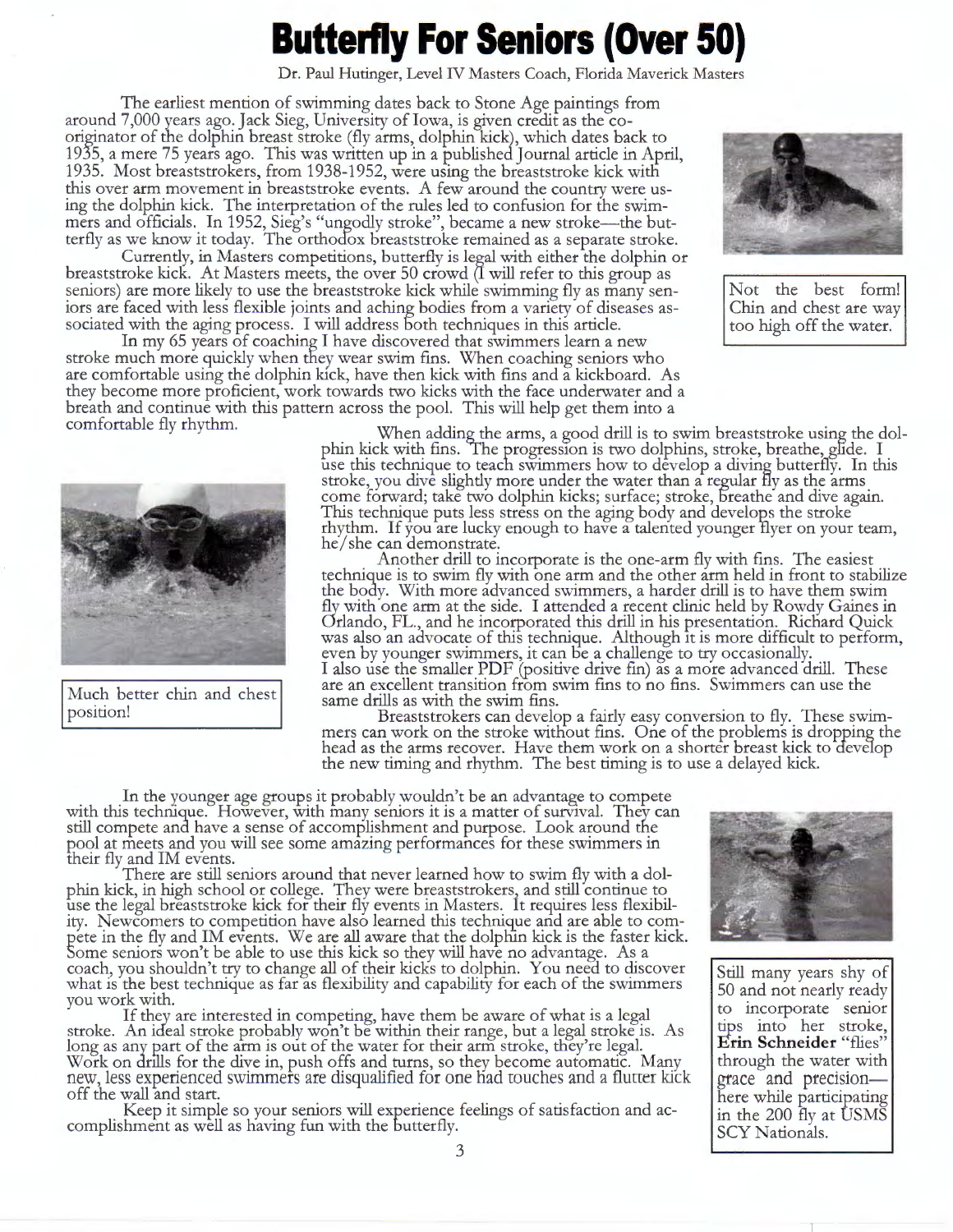# **Some Interesting 200 Fly Stats**

Jim Dannenberg

Interested as I am in swimming stats and blessed with a bit of free time, I decided to see just how good **Brad Homer's** Atlanta US record really was. Brad's not a guy to toot his own horn, but we ought to recognize that as good as all his races were, **his 200 fly was really special,** as was his long course 200 meter fly time from Indianapolis last August. This guy is some swimmer. Not only did Brad top his 55-59 age group in the 200, but **he would also have been very competitive in virtually any age group.** Brad's 200 meter world record last August (2:18.97, which, incidentally, converts to a 2:00.35 200 yard fly time) was obviously first in his age group, but it would have ranked as follows in the following age groups for **WORLD** best times in 2009:

50-54 2nd in world

- 45-49 4th
- 40-44 6th

35-39 missed 10th by .3 second.

His Atlanta time in the 200 yard fly-- 2:03.18 -- would have ranked as follows in 2010 (US):

50-54 2nd in US 45-49 9th 40-44 9th 35-39 8th 30-34 11th 25-29 18th 18-24 7th **Brad** ..



How many 56 year olds could have ranked seventh in the country among 18-24 year olds? I suppose all of us swim partly in hopes of denying the aging process, but Brad's managed to actually do it. Times don't lie. **Keep swimming!** 

## $R$ emembering.... Lee Kass, Larry Eschenburg

Not all WMAC members are active meet competitors. So if these names are not familiar, that is why. Lee joined WMAC in 2005 but never competed in a meet. However, she left her "mark" as she was the anonymous donor of the snack in the goodie bags we had at Middleton in 2009 at the state meet. She donated five huge boxes of granola bars to be given out to those she really didn't know other than that they were fellow swimmers. She did compete in the one-hour swim and the Wisconsin Water Warriors, came close to entering Senior Olympics, was always very interested in how her workout mates

did at meets, and proudly wore the WMAC hooded sweatshirt from 2007. **Larry** was last registered with WMAC in 2006. However, he originally swam in Wisconsin back in the late 70's or early 80's, swam for a time in Indiana, registered again in Wisconsin in 1995, and

last swam at Pabst Farms in 2005. He was one of the original Schroeder Masters and at 6' 7" towered over ali! He was a guiet, unassuming man who could pound out the yards and go on forever. He is best remembered as a very good freestyler who accumulated several Top Ten rankings over the years.

WMAC extends sincere sympathies to the families of both **Lee Kass** and **Larry Eschenburg.** 

**Jim Arnold,** a relative newcomer to WMAC (2005) was hit by a car while biking last month. He is currently recovering from broken ribs, collapsed lung, broken clavicle, broken hip, severe elbow and knee abrasions, and a bump on the head that would have been a lot worse had he NOT been wearing his helmet! So, all you biking enthusiasts, BE CAREFUL and be sure to wear your bike helmet.<br>That head protection That **head probably saved his life!**  Jim's first meet was the State Meet at Schroeder in April. He swam one event, the 50 free, and at age 66 was the only swimmer in the event in his age group and had first place by default! WMAC extends "get well" greetings to you, Jim! We hope to see you back in the pool soon.



Our previously unidentified new swimmers at the Baraboo meet have been identified (by Dick Pitman) as: **Fritz Schenker, Mark Ritchie, Jeff Jensen, Andy Schoff, and Priscilla Erickson!** 

Senior Olympics

Senior Olympics Swimming competition will be held on Saturday, September 11, 2010, at the Wauwatosa West High School Pool. If you register by **July 30** the fee is **\$35.00;** between **July 31 and August 9** the fee is **\$40.00.** And from **August 10- 20** the fee jumps to **\$55.00.** Plan ahead and save big bucks! These registration deadlines are quite early-so if you want to participate enter **NOW!** 

4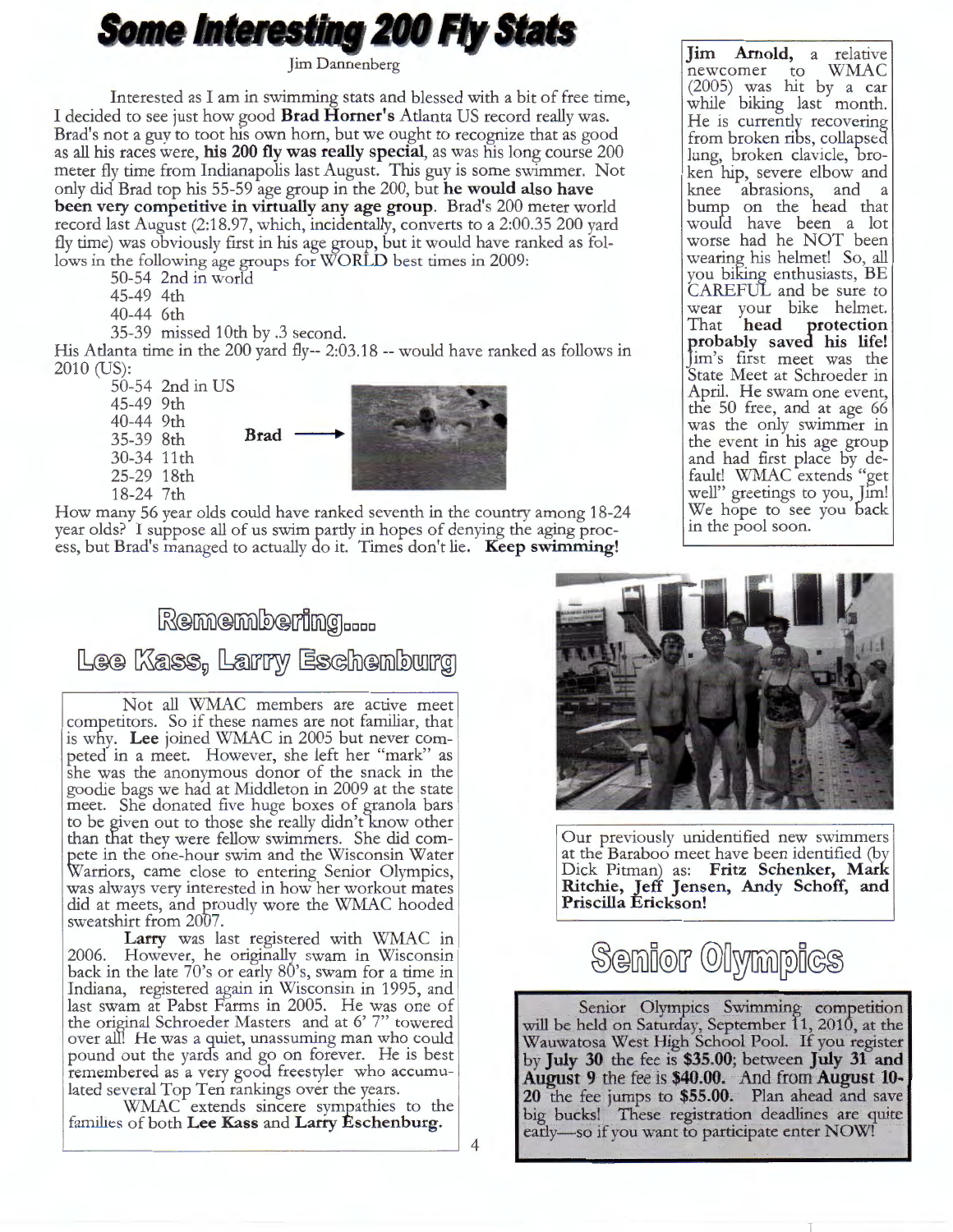## **Lake Amy Belle Swim**

A warm, sunny day greeted those who chose to participate in the Lake Amy Belle 1/2 mile and 1 mile swims at beautiful Amy Belle Lake near Hubertus on July 17. This is a non-sanctioned open water swim and drew entrants from the 10-under kids' age group up through the 80-89 masters age group! It is a totally fun event with the actual distances most likely varying from year to year depending upon placement of the buoys and whether or not the wind knocks them out of position! Regardless, all who enter enjoy the swim in the cool clear waters of Amy Belle Lake under the direction of **Eric Jernberg.** Masters results were as follows:

Women 1 /2 mile: 60-69: 1st, **Dorothy Rose** (22:54); 2nd, **Jeanne Seidler** (26:15)

Women 1 mile: 20-29: 1st, **Erica Bergstrom** (22:49); 40-49: 2nd, **Suzi Green** (28:15); 3rd, **Sandy Lisowski** (28:16); 5th, **Kim Gebauer** (34:04); 50-59: 1st, **Melinda Mann** (22:36); 3rd, **Phyliss Smith**  (40:22); 70-79: 1st, **Ingrid Stine** (38:17); 80-89; 1st, **Betty Lorenzi**   $(33:01);$ 

Men 1/2 Mile: 70-79: 1st, **John Bauman** (21:56);

Men 1 Mile: 30-39: **3rd, Michael Jacobson** (24:40); 40-49: 1st, **Don Minke** (21:32), 2nd, **Jerry Lourigan** (23: 12); 3rd, **Jeff Schmiedel**  (23:14); 4th, **James Drought** (23:54); 6th, **Tom Sepic** (25:37); 50-59: 1st, **Steve Justinger** (24:02); 2nd, **Mark Kaczmarek** (24:46); 4th, **Tim Potter** (37:40); 60-69: 1st, **Dick Pitman** (29:09); 2nd, **Mark Sheldon**  (31:46);70-79: 1st, **Fred Salzmann** (42.03).

After the conclusion of the swim WMAC members gathered at the home of **Jeanne Siedler** for brats and chicken (prepared over the grill by Jeanne's husband **Neal)** and lots of other goodies as well as for an informal mid-year "meeting". Although our official SCY calendar doesn't come out until after our fall WMAC meeting it was decided to schedule the state SCY Championships at the Walter Schroeder Aquatic Center on April 2-3, 2011.



The 8th annual **MOWS**  (Madison Open Water Swim) is coming up quickly! Entries are being handled through Club Assistant on online. Go to sistant on online. ClubAssistant.com/MOWS2010 (with the http://www. preceding it) to get all the information, entry deadline, etc. Last year saw a record 350 people enter and more are anticipated for this year. This venue was one of the National Open Water Swims in 2008 and will be again in 2011. Hope to see many of you there!



**Paul Kramer, Maurice Tetzlaff, Darryl Stich, Peter Nowak** 



**Fred Russell** 

Ready to

compete!

**Octavio Perez** 



Over the years WMAC has had several National Record holders-but we currently have two who are in the same age group. **Brad Horner** and **Geoff Myklehy** are both in the 55-59 age group. **Brad** is a record holder in the fly and **Geoff** in the backstroke. Congratulations to both **Brad** and **Geoff!** 

### Swimming and Citizenship!

#### Bill Payne

Last fall I was invited to talk to sixth graders at Lake Geneva Middle School. Their focus was a teaching unit on "Citizenship". It is interesting that the planners would consider athletics (or being active in fitness) as part of being a good citizen!

My presentation consisted of a history of my swimming "career" and how fitness helped with my profession and thus my life. Of course, at that time we had just enjoyea the International Olympic Games. That really peaked their interest in how our Senior Games works. I was able to use information from NSGA (National Senior Games of America) about the "PURPOSES" of our organization, how it started, how it has grown both in the number of games included and number of participants. I also mentioned the various locations it has been held.

I put magazines and medals on display and explained what happens at the state level. I also explained that there are former International Olympic members now in NSGA. Answering questions about the games (and myself) was my opportunity to emphasize that THEY should begin NOW in order to reap the benefits of being "in shape" physically, mentally, and socially. That way, they could be good citizens by being at their best when helping those around them through good sportsmanship.

It was interesting that in the June/July newsletter (Dick Pitman's column, 3rd paragraph), the "habit" we have of helping each other with hints for making improvements was mentioned. It is one of our best hidden benefits. So many of us are "self coached".

I notice, also, that my friend **Art Luetke** has been talking to some people too! More of us should try to get out. Make ourselves more visible and talk to young people. THEY ARE OUR FUTURE, TOO!